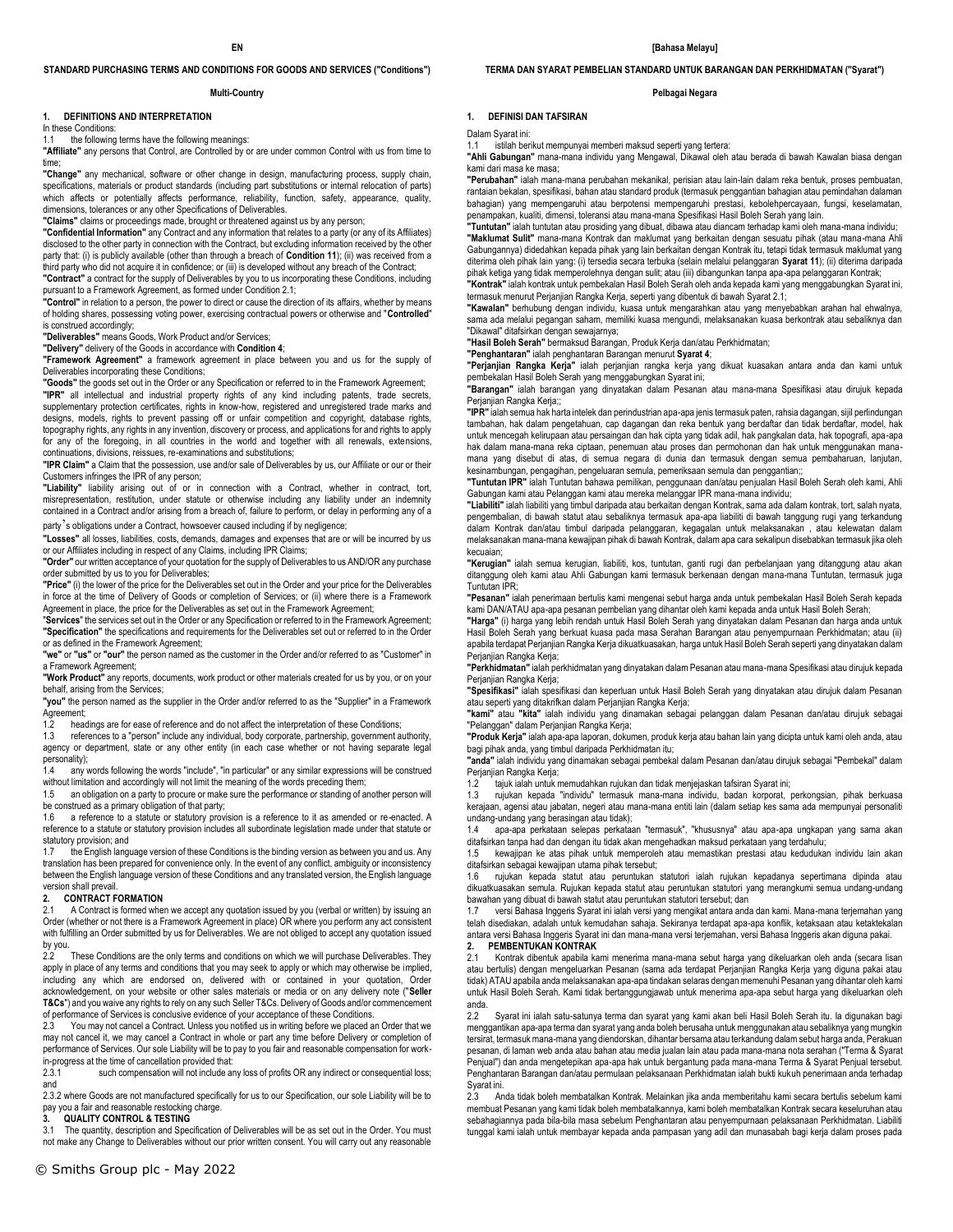Change that we request to any Deliverables. We will negotiate, in good faith, with you an agreed adjustment to the price, Delivery date or both as a result of a Change.

3.2 You will maintain detailed quality control and manufacturing records for the shorter of any maximum period permitted by law and ten (10) years from the date of Delivery (or such other period of time as set out in a Framework Agreement or Order), which we or a third party on our behalf may inspect or receive copies of on demand.

3.3 We may inspect and test Goods at any time prior to Delivery. You will allow us and our representatives to enter your premises to carry out such inspection and testing and will provide us with all facilities reasonably required. If, following such inspection or testing, we are not satisfied that the Goods will comply with Condition 5.1, you will take all steps necessary to ensure compliance.<br>3.4 You will maintain a quality control system that meets any international standar

You will maintain a quality control system that meets any international standard as required by us, or which is otherwise approved by us and such test and inspection system as we may require.

3.5 You may not deliver the Goods by separate instalments without our prior written consent. Instalments will be invoiced separately by you.<br>4. DELIVERY OF GOODS / SUPPLY OF \$

# **4. DELIVERY OF GOODS / SUPPLY OF SERVICES**

4.1 Unless otherwise specified in an Order, you will deliver the Goods DDP (Incoterms 2010) to the address specified in the Order during our normal business hours on the date specified in the Order. You will be responsible for off-loading the Goods from the delivery vehicle. Delivery of the Goods will occur when they have been off-loaded at the delivery address.

4.2 You will perform Services in accordance with the applicable timetable communicated to you or as set out in the Order to meet all Specifications.

Time is of the essence for performance of your obligations under the Contract. If you are late performing your obligations under the Contract, you will pay to us a sum equal to 1.5% of the Price for each week of delay up to a maximum of 15% of the Price. You and we agree that this amount is reasonable and proportionate AND the most effective way of compensating us for part or all of our losses arising from late performance. However, you and we intend that we should be able to recover general damages as well as such sums in circumstances where we have suffered loss in excess of such sums as a result of your late performance. Therefore, our rights to any such sums under this **Conditions 4.3** is without prejudice to any other rights which we may have under the Contract or otherwise in respect of late performance, including the right to sue for damages or other relief and/or to terminate the Contract. A claim for general damages for late performance will be reduced by the amount of such sums under this **Conditions 4.3** actually applied or paid in respect of such late performance.

Services will be accepted by us when we are satisfied that the Services comply with the Specifications.<br>4.5 You will

You will make sure that the Goods are marked in accordance with our instructions and any applicable laws, rules and regulations and are properly packed and secured; marked with information on their origin; Delivery is accompanied by a prominently displayed delivery note showing the Order number, date of Order, type and quantity of Goods, and any special storage instructions; and delivered with all operating and safety instructions, clearly displayed warning notices and such other information as may be necessary for the proper use, maintenance and repair of the Goods.

4.6 If you fail to deliver the Goods on time we may terminate the Contract immediately by giving you notice, in which case you will refund any monies already paid by us in relation to the Goods that have not been delivered and indemnify us and our Affiliates against our Losses as a result of your failure to supply Goods, including obtaining substitute goods from another supplier.

4.7 We will have a reasonable period of time following Delivery to inspect Goods. We may reject Goods which do not meet Specifications. We can also reject Goods which are more or less than the quantity or type Ordered or delivered prior to the date specified on the Order. Rejected Goods will be returned at your cost and expense. If we accept Goods delivered prior to the date specified on the Order we may charge you the cost of storing them until the actual specified Delivery date.

4.8 Risk in the Goods passes to us on the later of acceptance and Delivery. Ownership of the Goods passes to us on the earlier of payment of the Price and Delivery.<br>  $\Delta$  Q You will notify us in writing as soon you are aware that

You will notify us in writing as soon you are aware that any Goods or the product support for the Goods are to be discontinued or made of "end of sale" or "end of life". At our request, you and we will agree in good faith a reasonable period of time during which you will keep agreed spare parts available for us for any discontinued, desupported, end of life or end of sale Goods.<br>5. YOUR OBLIGATIONS

## **5. YOUR OBLIGATIONS**

5.1 You will make sure that the Goods will:<br>5.1.1 be of satisfactory quality.compr

be of satisfactory quality, comprise genuine, new materials (which are not used, refurbished, reconditioned, remanufactured, counterfeit or of such age as to impair usefulness or safety) and be fit for any purpose notified by us to you;

5.1.2 conform to, satisfy and be capable of the Specifications;<br>5.1.3 be free from defects in design, materials and w

5.1.3 be free from defects in design, materials and workmanship;<br>5.1.4 be sold to us with full and unencumbered title and not infrince

be sold to us with full and unencumbered title and not infringe the IPR of any third party; 5.1.5 comply with all (i) applicable laws, (ii) regulatory requirements and (iii) standards and requirements of relevant statutory and regulatory bodies; and

5.1.6 be safe and without risk to health.

5.2 In respect of Services, You will:

5.2.1 perform Services with the best care, skill and diligence in accordance with best practice;

5.2.2 use personnel (and sufficient number of personnel) who are suitably skilled and experienced to perform the Services;

5.2.3 make sure that the Services conform with our reasonable instructions, comply with Specifications, are performed to meet the purposes notified by us to you and do not infringe the IPR of any third party;

5.2.4 provide all equipment, tools and vehicles and other items required to provide the Services;

5.2.5 obtain and at all times maintain all licences and consents required for the provision of the Services;

5.2.6 comply with all applicable laws, regulations, regulatory policies, guidelines or industry codes which may apply to the provision of the Services; and

5.2.7 not do or omit to do anything which may cause us or our Affiliates to lose any licence, authority, consent or permission required for our or their business.<br>5.3 You will observe all health and safety rules and regulation

You will observe all health and safety rules and regulations and any other security requirements that apply at any of our premises and ensure that your personnel are insured against all risks while working on our premises.

5.4 Without affecting any of our other rights or remedies, if you materially breach any of these Conditions OR any Goods (whether or not accepted in whole or in part) do not conform with **Condition 5.1** during the longer of (i) your warranty period for the Goods and (ii) 12 months following Delivery OR any Services breach **Condition 5.2**, then we may:<br>5.4.1 terminate the Contrac

5.4.1 terminate the Contract and any other existing Contracts immediately with notice;<br>5.4.2 require you, at our option, to promptly repair or replace the relevant Goods or rep

require you, at our option, to promptly repair or replace the relevant Goods or reperform the

relevant Services free of charge;<br>5.4.3 reject the Deliver reject the Deliverables (in whole or in part) and require you to refund the Price for the relevant Deliverables;<br>5.4.4 accent

accept the Deliverables subject to an equitable Price reduction; or

5.4.5 at your expense, repair or have a third party repair the Goods or reperform or have a third party reperform the Services and you will indemnify us and our Affiliates against our Losses (including from any IPR Claims) arising from such breach.

5.5 **Condition 5.4** will apply to any repaired or replacement Goods supplied under **Condition 5.4.2.**

masa pembatalan dibuat tertakluk kepada syarat bahawa:

2.3.1 pampasan tersebut tidak akan termasuk mana-mana kerugian ATAU apa-apa kerugian secara tidak langsung atau secara turutan; dan

2.3.2 Barangan tidak dibuat secara khusus untuk kami berdasarkan Spesifikasi yang ditetapkan oleh kami, Liabiliti tunggal kami ialah membayar anda caj penstokan semula secara adil dan munasabah.

#### **3. KAWALAN DAN PENGUJIAN KUALITI**

3.1 Kuantiti, huraian dan Spesifikasi Hasil Boleh Serah adalah seperti yang ditetapkan dalam Pesanan. Anda tidak boleh membuat apa-apa Perubahan kepada Hasil Boleh Serah tanpa persetujuan kami secara bertulis terlebih dahulu. Anda akan melakukan apa-apa Perubahan secara munasabah kepada Hasil Boleh Serah yang kami minta terhadap mana-mana Hasil Boleh Serah. Kami akan berunding dengan niat baik bersama anda mengenai pelarasan harga yang dipersetujui, tarikh Penghantaran atau kedua-duanya yang disebabkan oleh Perubahan.

Anda akan mengekalkan kawalan kualiti dan rekod pembuatan terperinci bagi mana-mana yang lebih pendek daripada tempoh maksimum yang dibenarkan oleh undang-undang dan sepuluh (10) tahun dari tarikh Penghantaran (atau tempoh masa lain seperti yang ditetapkan dalam Perjanjian Rangka Kerja atau Pesanan), yang kami atau pihak ketiga bagi pihak kami boleh memeriksa atau menerima salinan permintaan.

3.3 Kami boleh memeriksa dan menguji Barangan pada bila-bila masa sebelum Penghantaran. Anda akan membenarkan kami dan wakil kami memasuki premis anda untuk menjalankan pemeriksaan dan pengujian tersebut dan akan memberikan kami semua kemudahan yang diperlukan dengan munasabah. Sekiranya, selepas melaksanakan pemeriksaan atau pengujian tersebut, kami tidak berpuas hati bahawa Barangan akan mematuhi Syarat 5.1, anda akan

mengambil semua langkah yang diperlukan untuk memastikan pematuhan.<br>34 Anda akan mengekalkan sistem kawalan kualiti yang memenuhi r 3.4 Anda akan mengekalkan sistem kawalan kualiti yang memenuhi mana-mana standard antarabangsa seperti yang diperlukan oleh kami, atau yang diluluskan sebaliknya oleh kami dan sistem ujian dan pemeriksaan tersebut seperti yang kami perlukan.

3.5 Anda tidak boleh menyerahkan Barangan dengan bayaran ansuran secara berasingan tanpa persetujuan bertulis daripada kami terlebih dahulu. Bayaran ansuran akan diinvoiskan secara berasingan oleh anda.

#### **4. PENGHANTARAN BARANGAN / PENYEDIAAN PERKHIDMATAN**

4.1 Melainkan jika sebaliknya dinyatakan dalam Pesanan, anda akan menyerahkan DDP Barangan (Incoterms 2010) ke alamat yang dinyatakan dalam Pesanan semasa waktu perniagaan biasa kami pada tarikh yang dinyatakan dalam Pesanan. Anda akan bertanggungjawab untuk memunggah keluar Barangan dari kenderaan penghantaran. Penghantaran Barangan akan berlaku apabila barangan tersebut telah dipunggah keluar di alamat penghantaran.

4.2 Anda akan melaksanakan Perkhidmatan selaras dengan jadual waktu yang ditetapkan seperti yang disampaikan kepada anda atau seperti yang ditetapkan dalam Pesanan untuk memenuhi semua Spesifikasi.

4.3 Masa ialah intipati penting untuk melaksanakan kewajipan anda di bawah Kontrak. Sekiranya anda terlambat melaksanakan kewajipan anda di bawah Kontrak, anda akan membayar kepada kami jumlah yang bersamaan dengan 1.5% daripada Harga yang ditetapkan untuk setiap minggu terlewat sehingga maksimum 15% daripada Harga yang ditetapkan. Anda dan kami bersetuju bahawa jumlah ini adalah munasabah dan berkadar DAN cara yang paling berkesan memberi pampasan kepada kami untuk sebahagian atau semua kerugian yang kami alami disebabkan oleh pelaksanaan yang lewat. Walau bagaimanapun, anda dan kami bermaksud bahawa kami sepatutnya boleh mendapatkan ganti rugi umum serta jumlah wang dalam keadaan yang kami telah mengalami kerugian yang melebihi jumlah tersebut akibat daripada pelaksanaan anda yang lewat. Oleh itu, hak kami untuk apa-apa jumlah wang seperti yang tersebut di bawah Syarat 4.3 ini tanpa menjejaskan mana-mana hak lain yang kami mungkin ada di bawah Kontrak atau sebaliknya berkenaan pelaksanaan lewat, termasuk hak untuk menuntut ganti rugi atau bantuan lain dan/atau untuk menamatkan Kontrak itu. Tuntutan ganti rugi umum untuk pelaksanaan lewat akan dikurangkan dengan jumlah wang seperti yang tersebut di bawah Syarat 4.3 ini yang sebenarnya diguna pakai atau dibayar disebabkan oleh pelaksanaan lewat tersebut.

4.4 Perkhidmatan akan diterima oleh kami apabila kami berpuas hati bahawa Perkhidmatan tersebut mematuhi Spesifikasi.

4.5 Anda akan memastikan bahawa Barangan ditandakan menurut arahan kami dan mana-mana undang-undang, aturan dan peraturan yang berkenaan dan dibungkus dan dijamin selamat dengan sewajarnya; ditandakan dengan maklumat mengenai asal usulnya; Penghantaran disertakan dengan nota serahan yang jelas menunjukkan nombor Pesanan, tarikh Pesanan, jenis dan kuantiti Barangan dan apa-apa arahan penyimpanan khas; dan dihantar dengan semua arahan operasi dan keselamatan, pemberitahuan amaran yang jelas dan maklumat lain yang diperlukan untuk penggunaan, penyelenggaraan dan pembaikan Barangan dengan betul.

4.6 Sekiranya anda gagal menyerahkan Barangan pada masa yang ditetapkan, kami boleh menamatkan Kontrak dengan segera dan memberikan notis kepada anda dan dalam hal ini anda akan mengembalikan semula apa-apa wang yang telah kami bayar berhubung dengan Barangan yang masih belum dihantar dan membayar ganti rugi kami dan Ahli Gabungan kami terhadap Kerugian akibat daripada kegagalan anda membekalkan Barangan, termasuk mendapatkan barangan pengganti dari pembekal lain.

4.7 Kami akan mempunyai masa yang munasabah selepas Penghantaran untuk memeriksa Barangan. Kami boleh menolak Barangan yang tidak memenuhi Spesifikasi. Kami juga boleh menolak Barangan yang lebih atau kurang berbanding dengan kuantiti atau jenis yang Dipesan atau dihantar sebelum tarikh yang ditetapkan di dalam Pesanan. Kos serta perbelanjaan Barangan yang ditolak dan dikembalikan ditanggung oleh anda. Jika kami menerima Barangan yang dihantar sebelum tarikh yang dinyatakan pada Pesanan, kami boleh mengenakan caj kos penyimpanan barangan tersebut kepada anda sehingga tarikh Penghantaran yang sebenar dinyatakan.

4.8 Risiko bagi Barangan yang diserahkan kepada kami pada lewat penerimaan dan Penghantaran. Pemilikan Barangan yang kami terima pada awal pembayaran Harga dan Penghantaran.

4.9 Anda akan memberitahu kami secara bertulis sebaik sahaja anda sedar bahawa apa-apa Barangan atau sokongan produk untuk Barangan akan dihentikan atau dilaksanakan sebagai "akhir jualan" atau "akhir hayat". Atas permintaan kami, anda dan kami akan bersetuju dengan niat baik tempoh masa yang munasabah semasa anda akan menyimpan alat ganti yang dipersetujui yang tersedia untuk kami bagi mana-mana barangan yang dihentikan, tidak disokong, akhir hayat atau Barangan akhir Jualan.

#### **5. KEWAJIPAN ANDA**

5.1 Anda akan memastikan bahawa Barangan akan:

5.1.1 mempunyai kualiti yang memuaskan, terdiri daripada bahan tulen dan baharu (yang tidak digunakan, diubah suai, dibaik pulih semula, dikeluarkan semula, palsu atau usianya yang sedemikian untuk mengurangkan kegunaan atau keselamatan) dan sesuai untuk apa-apa tujuan yang dimaklumkan oleh kami kepada anda;

5.1.2 mematuhi, memenuhi dan Spesifikasi yang berkeupayaan;

5.1.3 bebas daripada kecacatan dalam reka bentuk, bahan dan mutu kerja;

5.1.4 dijual kepada kami dengan nama penuh dan tidak membebankan dan tidak melanggar IPR mana-mana pihak ketiga;

5.1.5 mematuhi semua (i) undang-undang berkenaan, (ii) keperluan pengawalseliaan dan (iii) standard dan keperluan badan berkanun dan pengawalseliaan yang berkaitan; dan

5.1.6 selamat dan tanpa risiko kesihatan.

5.2 Berhubung dengan Perkhidmatan, Anda akan:

5.2.1 melaksanakan Perkhidmatan dengan penjagaan, kemahiran dan ketekunan terbaik mengikut amalan terbaik;

5.2.2 menggunakan kakitangan (dan bilangan kakitangan yang mencukupi) yang mahir dan berpengalaman, sesuai untuk melaksanakan Perkhidmatan tersebut;

5.2.3 pastikan Perkhidmatan selaras dengan arahan yang munasabah kami, mematuhi Spesifikasi, dilakukan untuk memenuhi tujuan yang diberitahu oleh kami kepada anda dan tidak melanggar IPR mana-mana pihak ketiga;

5.2.4 menyediakan semua kelengkapan, alatan dan kenderaan serta item lain yang diperlukan untuk menyediakan Perkhidmatan;

5.2.5 memperoleh dan pada setiap masa mengekalkan semua lesen dan persetujuan yang diperlukan untuk peruntukan Perkhidmatan;.

5.2.6 mematuhi semua undang-undang, peraturan, dasar pengawalseliaan, garis panduan atau kod industri berkenaan yang boleh diguna pakai terhadap peruntukan Perkhidmatan; dan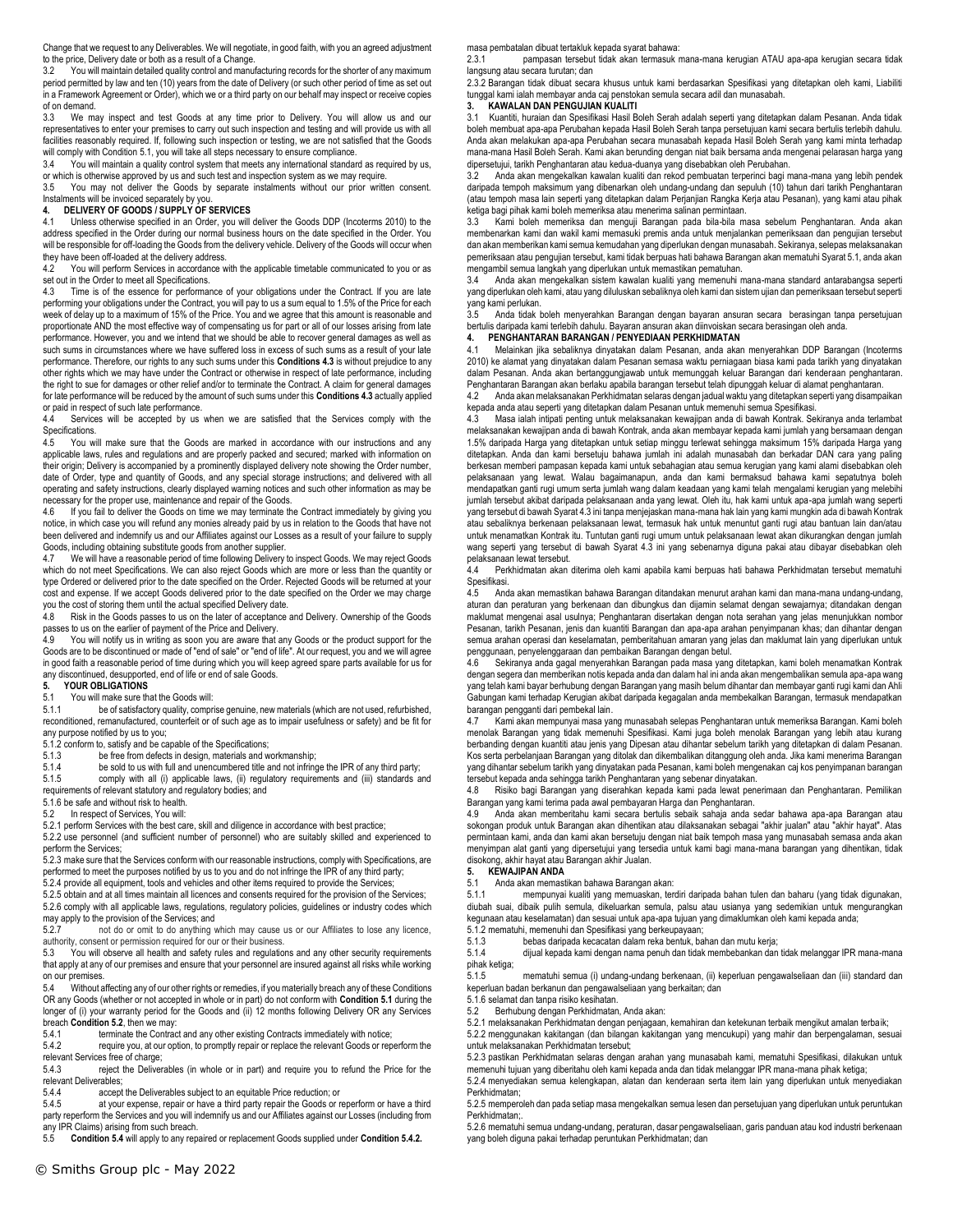5.6 If, as a result of any Goods not conforming with **Condition 5.1** or Services not conforming with **Condition 5.2** or otherwise representing an unreasonable risk of harm to the public or the environment, we determine a recall, removal or correction campaign ("campaign") is necessary or are required to carry out a campaign, we may implement such campaign and you will indemnify us and our Affiliates against all Losses incurred as a result of any such campaign.

### **6. OUR PROPERTY**

All patterns, dies, moulds or other tooling or materials, supplied by us or prepared or obtained by you for us at our cost ("**Tooling**"), will be marked with our name or as otherwise specified by us and will be and remain our exclusive property returnable in good condition on demand.<br>6.2 You will insure against all risks any Tooling and also any of your own

You will insure against all risks any Tooling and also any of your own tooling or property which may be kept on our premises for the purposes of providing Deliverables. You will keep all Tooling safe and in good condition while in your custody and/or under your control. All Tooling will be kept separately from your stock and other inventory.

6.3 We reserve the right to charge to you the cost of any Tooling if it is destroyed or damaged or rendered unfit for the purpose for which it was originally manufactured while under your control.<br>6.4 You will not dispose of any Tooling other than in accordance with our prior written instruct

You will not dispose of any Tooling other than in accordance with our prior written instructions. You will not, at any time, use Tooling, nor will you allow Tooling to be used by anyone else for any purpose other than the supply of the Deliverables unless we have previously provided our consent in writing.

6.5 We will have the right to enter your premises and remove Tooling at any time without being liable for trespass or for damages of any sort.

# **7. ASSIGNMENT OF IPR**<br>**7.1** This **Condition 7** will a

This Condition 7 will apply if the Goods are to be made, modified or redesigned to our Specification. Any bespoke Specification or Work Product you create or have created for us will be treated as "Goods" for the purposes of this **Condition 7.**

7.2 We will own all present and future IPR (together with all economic and proprietary rights) in the Goods and our specification. Accordingly, you will not use our specification other than to manufacture the Goods for us. With full title guarantee, you:

7.2.1 assign to us all IPR in the Goods which subsist as at the date of the Contract;

7.2.2 assign to us (by way of present assignment of the future copyright) all future copyright in the Goods immediately upon its creation; and

7.2.3 agree to assign to us all other IPR in the Goods immediately upon its creation.

7.3 You will:

7.3.1 at your own cost, execute all such documents and do all such acts and things as we may request from time to time in order to secure our full right, title and interest in the IPR in the Goods; and

7.3.2 obtain the waiver of all moral rights (and any broadly equivalent rights) in the Goods.

7.4 The exception to **Condition 7.2** above is that any IPR in existing products, materials or data used to create Goods ("**Existing Materials**") will continue to belong to you (or your suppliers). You grant (and, where applicable, will ensure that your suppliers grant) to us, our Affiliates and our and their end customers a non-exclusive, perpetual, royalty-free, irrevocable licence to use and to have used Existing Materials which form part of any Goods.

#### **8. PRICE AND PAYMENT**

8.1 As long as you perform your obligations in accordance with the terms of the Contract, we will pay the Price to you in accordance with **Condition 8**.

The only sums of money we will pay in connection with the supply of the Deliverables are the Price which will be inclusive of all costs and expenses incurred by you including all packaging, insurance, carriage, duties and delivery costs.

8.3 Any sum payable under the Contract is exclusive of value added tax, sales tax and/or goods and services tax (and any other similar or equivalent taxes, duties, fees and levies imposed from time to time by any government or other authority) upon any supply made to us which will be payable in addition to that sum in the manner and at the rate prescribed by law from time to time but inclusive of all other taxes, fees and levies imposed from time to time by any government or other authority.<br>8.4 You may invoice us for the Price for the Goods following Delive

You may invoice us for the Price for the Goods following Delivery and for Services following completion.

8.5 Other than as set out in **Conditions 8.7** and **8.9**, each invoice will be payable by us within 60 days following the date on which the invoice is received by us, plus the number of days until our next payment run, which shall be no longer than 13 days. You will send invoices to the address specified in the Order.

8.6 No payment made by us will constitute acceptance by us of any Deliverables or otherwise affect any rights or remedies which we may have against you including the right to recover any amount overpaid or wrongfully paid to you.

8.7 We may withhold payment of any disputed sum until the dispute is settled.

8.8 If any undisputed sum payable under the Contract is not paid when due you may charge us interest daily on that sum at 3% per year subject to any maximum or minimum rate of interest on overdue invoices specified by applicable law, from the due date until the date of payment (whether before or after judgment). 8.9 We may set-off, deduct or withhold any liability which you have to us against any liability which we have to you.

#### **9. TERMINATION**

9.1 Without limiting any other right we may have to terminate a Contract, if you commit a material breach of these Conditions we may terminate the Contract and any other existing Contracts immediately with written notice. Any breach of **Conditions 11, 12** or **15.9** will be deemed to be a material breach.

9.2 Without limiting any other right we may have to terminate a Contract, we may terminate the Contract immediately by giving you written notice if you (a) have a receiver, administrator or liquidator (provisional or otherwise) appointed; (b) are subject to a notice of intention to appoint an administrator or any other resolution on insolvency; (c) pass a resolution for your winding-up; (d) have a winding up order made by a court in respect of you; (e) enter into any composition or arrangement with creditors; (f) cease to carry on business; (g) are the subject of anything similar or equivalent to that set out in (a) to (f) under any applicable laws; or (h) you are subject to any change of Control and you will notify us immediately upon the occurrence of any such event or circumstance.

9.3 Following expiry or termination of the Contract:<br>9.3.1 any Conditions which expressly or i

any Conditions which expressly or impliedly continue to have effect after expiry or termination of the Contract will continue in force; and

9.3.2 all other rights and obligations will immediately stop but will not affect any of your or our rights, obligations, claims and liabilities which may exist prior to the date of expiry or termination; and

9.3.3 each party will immediately stop using the other party's Confidential Information and will as soon as reasonably possible, if requested to do so, return to the other party all of the other party's Confidential Information (including all copies and extracts) in its possession or control or confirm its secure destruction; and

9.3.4 each party may keep any of the other party's Confidential Information which it has to keep to comply with any applicable law and **Condition 9.3.3** will not apply to such Confidential Information. **Condition 11** will continue to apply to retained Confidential Information.

9.4 If we terminate a Contract, we may require you to deliver to us any supplies, materials or drawings produced or acquired by you for the terminated part of the Contract and we will agree, in good faith, on the amount payable for the same.<br>10. LIABILITY AN

# **10. LIABILITY AND INSURANCE**<br>10.1 You will indemnify us and our Affiliates

You will indemnify us and our Affiliates against all our and their Losses arising from your breach of

5.2.7 jangan lakukan atau tertinggal apa-apa yang boleh menyebabkan kami atau Ahli Gabungan kami kehilangan mana-mana lesen, kuasa, persetujuan atau kebenaran yang diperlukan untuk perniagaan kami atau mereka. 5.3 Anda akan mematuhi semua peraturan dan aturan kesihatan dan keselamatan dan mana-mana keperluan keselamatan lain yang diguna pakai di mana-mana premis kami dan memastikan bahawa kakitangan anda diinsuranskan terhadap semua risiko semasa bekerja di premis kami.

5.4 Tanpa menjejaskan mana-mana hak atau remedi kami yang lain, jika anda melanggar mana-mana Syarat ATAU apa-apa Barangan (sama ada atau tidak diterima secara keseluruhan atau sebahagiannya) tidak mematuhi Syarat 5.1 semasa tempoh lebih lama (i) tempoh jaminan anda untuk Barangan itu dan (ii) 12 bulan selepas Penghantaran ATAU mana-mana pelanggaran Syarat Perkhidmatan 5.2, maka kami boleh:

5.4.1 menamatkan Kontrak dan mana-mana Kontrak lain yang sedia ada secara serta-merta dengan notis; 5.4.2 memerlukan anda, dengan opsyen kami, untuk segera membaiki atau menggantikan Barangan berkaitan

atau melaksanakan semula perkhidmatan yang berkaitan secara percuma; 5.4.3 menolak Hasil Boleh Serah (secara keseluruhan atau sebahagiannya) dan meminta anda membayar balik Harga untuk Hasil Boleh Serah yang berkaitan;<br>5.4.4 menerima Hasil Boleh Serah yang ter

5.4.4 menerima Hasil Boleh Serah yang tertakluk kepada pengurangan Harga yang saksama; atau:

5.4.5 atas tanggungan perbelanjaan anda, membaiki atau pihak ketiga membaiki Barangan atau melaksanakan semula perkhidmatan atau meminta pihak ketiga melaksanakan semula Perkhidmatan dan anda akan menanggung kerugian kami dan Ahli Gabungan kami terhadap Kerugian kami (termasuk daripada mana-mana Tuntutan IPR) yang timbul disebabkan pelanggaran tersebut.

5.5 Syarat 5.4 akan diguna pakai kepada mana-mana Barangan yang diperbaiki atau penggantian yang dibekalkan di bawah Syarat 5.4.2.

5.6 Sekiranya, akibat daripada mana-mana Barangan yang tidak mematuhi Syarat 5.1 atau Perkhidmatan yang tidak mematuhi Syarat 5.2 atau sebaliknya mewakili risiko yang tidak munasabah terhadap orang awam atau alam sekitar, kami menentukan kempen ("kempen") panggilan semula, penyingkiran atau pembetulan ("kempen") adalah perlu atau dikehendaki menjalankan kempen tersebut, kami boleh melaksanakan kempen itu dan anda akan menanggung kerugian kami dan Ahli Gabungan kami terhadap semua Kerugian yang ditanggung akibat daripada kempen tersebut. **6. HARTA BENDA KAMI**

Semua corak, dai, acuan atau perkakas atau bahan lain yang dibekalkan oleh kami atau disediakan atau diperoleh oleh anda untuk kami dan kos ditanggung di bawah kami ("Perkakas"), akan ditandakan dengan nama kami atau seperti sebaliknya dinyatakan oleh kami dan akan dan kekal menjadi harta benda eksklusif boleh dikembalikan dalam keadaan baik apabila diminta.

6.2 Anda akan menginsuranskan mana-mana Perkakas dan juga mana-mana perkakas atau harta benda milik anda sendiri yang boleh disimpan di premis kami bagi tujuan menyediakan Hasil Boleh Serah terhadap semua risiko. Anda akan menyimpan semua Perkakas dengan selamat dan dalam keadaan baik semasa dalam jagaan dan/atau di bawah kawalan anda. Semua Perkakas akan disimpan secara berasingan daripada stok anda dan inventori lain.

6.3 Kami berhak untuk mengenakan caj kepada anda kos mana-mana Perkakas jika ia musnah atau rosak atau tidak sesuai untuk tujuan asal ia dikeluarkan semasa berada di bawah kawalan anda.<br>64 La Anda tidak akan melupuskan mana-mana Perkakas selain menurut arahan

6.4 Anda tidak akan melupuskan mana-mana Perkakas selain menurut arahan bertulis terlebih dahulu daripada kami. Anda tidak akan, pada bila-bila masa, menggunakan Perkakas, atau anda tidak akan membenarkan Perkakas digunakan oleh orang lain untuk apa-apa tujuan selain pembekalan Hasil Boleh Serah melainkan jika kami telah memberikan persetujuan secara bertulis terlebih dahulu.

6.5 Kami berhak untuk memasuki premis anda dan mengalih keluar Perkakas pada bila-bila masa tanpa boleh didakwa atas pencerobohan atau untuk ganti rugi apa-apa yang lain.

#### **7. PENYERAHAN IPR**

7.1 Syarat 7 ini akan diguna pakai jika Barangan akan dibuat, diubah suai atau direka bentuk semula mengikut Spesifikasi kami. Mana-mana Spesifikasi atau Produk Kerja ditempah yang anda buat atau telah dibuat untuk kami akan dianggap sebagai "Barangan" bagi tujuan Syarat 7 ini.

7.2 Kami akan memiliki semua IPR sekarang dan masa depan (bersama semua hak ekonomi dan proprietari) dalam Barangan dan spesifikasi kami. Sehubungan itu, anda tidak akan menggunakan spesifikasi kami selain mengeluarkan Barangan untuk kami. Dengan jaminan hakmilik penuh, anda:

7.2.1 menyerahkan kepada kami semua IPR dalam Barangan yang wujud pada tarikh Kontrak;

7.2.2 menyerahkan kepada kami (dengan cara penyerahan hak cipta masa depan) semua hak cipta masa depan dalam Barangan dengan serta merta sebaik sahaja ia dicipta; dan

7.2.3 bersetuju menyerahkan kepada kami semua IPR yang lain dalam Barangan dengan serta merta sebaik sahaja selesai penciptaannya.

#### Anda akan:

7.3.1 dengan kos anda sendiri, melaksanakan semua dokumen tersebut dan mengambil semua tindakan dan perkara seperti yang boleh kami minta dari masa ke masa dalam usaha untuk menjamin hak, hakmilik dan kepentingan penuh kami dalam IPR Barangan; dan

7.3.2 mendapatkan pengecualian semua hak moral (dan mana-mana hak setara yang meluas) dalam Barangan.

7.4 Pengecualian kepada Syarat 7.2 di atas ialah bahawa mana-mana IPR dalam produk, bahan atau data sedia ada yang digunakan untuk membuat Barangan ("Bahan Sedia Ada") akan terus menjadi milik anda (atau pembekal anda). Anda memberikan (dan, jika berkenaan, akan memastikan bahawa pembekal anda memberikan) kepada kami, Ahli Gabungan kami dan pelanggan akhir kami dan mereka lesen yang bukan eksklusif, kekal, bebas daripada royalti, tidak boleh dibatalkan untuk menggunakan dan telah menggunakan Bahan Sedia Ada yang membentuk bahagian mana-mana Barangan.

## **8. HARGA DAN PEMBAYARAN**

8.1 Selagi anda melaksanakan kewajipan anda selaras dengan terma Kontrak, kami akan membayar Harga kepada anda menurut Syarat 8.

8.2 Satu-satunya jumlah wang yang akan kami bayar berkaitan dengan pembekalan Hasil Boleh Serah ialah Harga merangkumi semua kos dan perbelanjaan yang ditanggung oleh anda termasuk semua pembungkusan, insurans, pengangkutan, duti dan kos penghantaran.

8.3 Apa-apa jumlah yang perlu dibayar di bawah Kontrak adalah tidak termasuk cukai nilai tambah, cukai jualan dan/atau cukai barangan dan perkhidmatan (dan apa-apa cukai, duti, fi dan levi lain yang serupa atau setara dengannya, dikenakan dari masa ke masa oleh mana-mana kerajaan atau pihak berkuasa lain) atas mana-mana pembekalan yang dibuat kepada kami yang akan dibayar sebagai tambahan kepada jumlah itu mengikut cara dan pada kadar yang ditetapkan oleh undang-undang dari masa ke masa tetapi merangkumi semua cukai, fi dan levi lain yang dikenakan dari masa ke masa oleh mana-mana kerajaan atau pihak berkuasa lain.

8.4 Anda boleh menghantar invois kepada kami untuk Harga Barangan selepas Penghantaran dan untuk Perkhidmatan selepas disempurnakan.

8.5 Selain yang dinyatakan dalam Syarat 8.7 dan 8.9, setiap invois akan dibayar oleh kami dalam tempoh 60 hari selepas tarikh invois diterima oleh kami. Anda akan menghantar invois ke alamat yang dinyatakan dalam Pesanan tambah bilangan hari sehingga hari bayaran dibuat oleh kami selepas kami menggabungkan invois-invois anda, yang tidak akan melebihi 13 hari.<br>8.6 Tiada bayaran yang

8.6 Tiada bayaran yang dibuat oleh kami akan dianggap sebagai penerimaan oleh kami mana-mana Hasil Boleh Serah atau sebaliknya mempengaruhi mana-mana hak atau remedi yang kami mungkin ada terhadap anda termasuk hak untuk mendapatkan semula apa-apa amaun yang telah terlebih atau tersalah bayar kepada anda.<br>8.7 Kami boleh menahan pembayaran mana-mana jumlah yang dipertikaikan sehingga ja diselesa

Kami boleh menahan pembayaran mana-mana jumlah yang dipertikaikan sehingga ia diselesaikan.

8.8 Sekiranya mana-mana jumlah yang tidak dipertikaikan perlu dibayar di bawah Kontrak tidak dibayar pada tarikh akhir, anda boleh mengenakan bayaran faedah setiap hari ke atas jumlah tersebut pada kadar 3% setahun tertakluk kepada mana-mana kadar faedah maksimum atau minimum ke atas invois tertunggak yang dinyatakan oleh undangundang berkenaan, dari tarikh akhir sehingga tarikh pembayaran dibuat (sama ada sebelum atau selepas penghakiman).

8.9 Kami boleh tolak selesaikan, memotong atau menahan mana-mana liabiliti yang anda miliki kepada kami terhadap mana-mana liabiliti yang kami miliki kepada anda.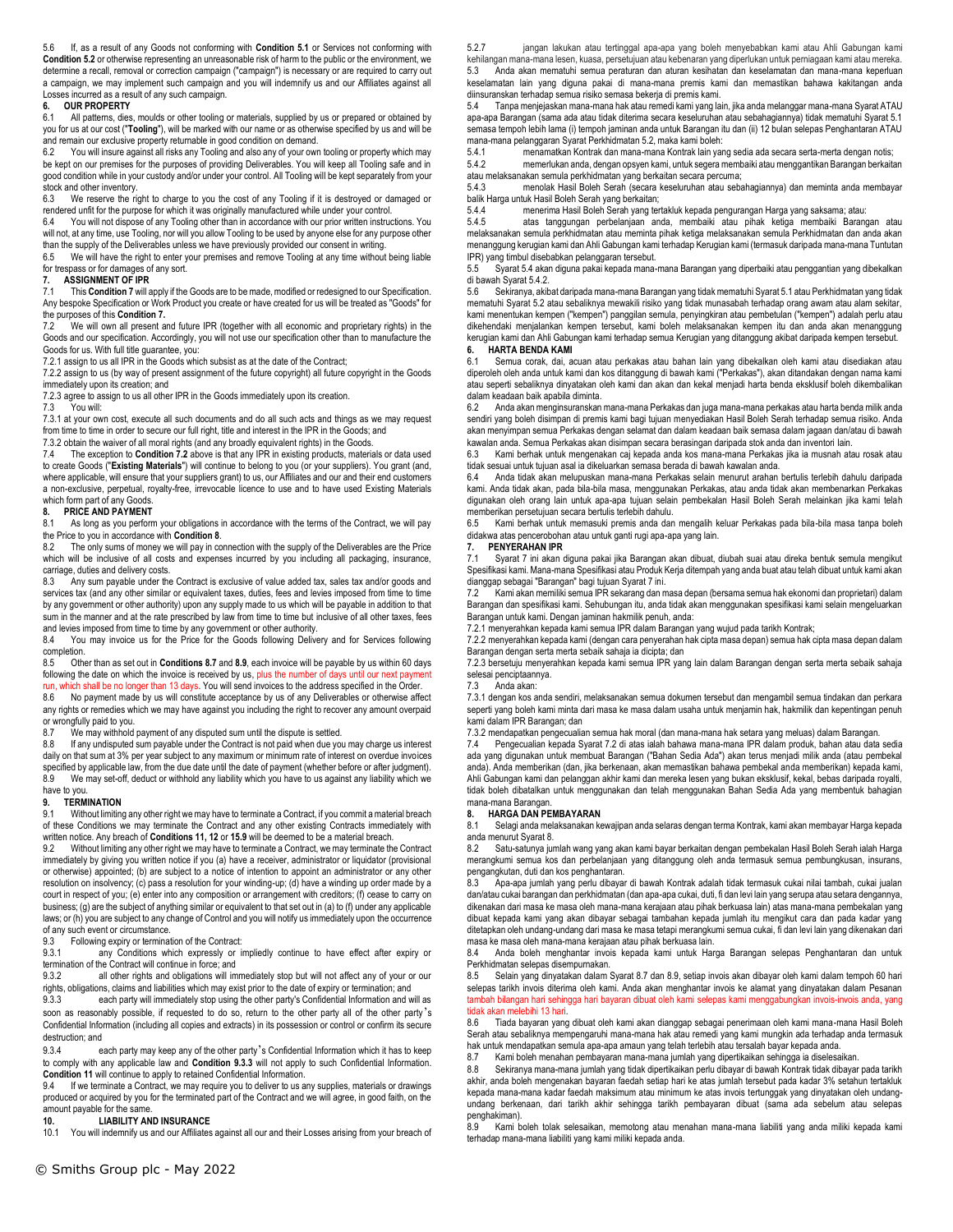or negligent performance of or your failure to perform or delay in performing any part of these Conditions. We may, at our discretion, control the defence of any claim in respect of which you are required to indemnify us under a Contract.

10.2 Subject to **Condition 10.3**, we will not have any Liability to you for any (i) loss of profit, goodwill or revenue; or (ii) any indirect, consequential or special loss.

10.3 Nothing in these Conditions or any Contract will operate to exclude or restrict one party s Liability

(if any) to the other (including for a person for whom it is vicariously liable):<br>10.3.1 for death or personal injury resulting from its perligence:

- $\frac{10.3.1}{10.3.2}$  for death or personal injury resulting from its negligence;<br>10.3.2 for its fraud or fraudulent misrepresentation: or for its fraud or fraudulent misrepresentation; or
- 10.3.3 for any matter for which it is not permitted by law to exclude or limit its liability.

10.4 The exclusions from and limitations of liability contained in these Conditions will apply after as well as before the date of expiry or termination of any Contract. 10.5 The exclusions from, and limitations of, liability set out in this **Condition 10** will be considered

severally. The invalidity or unenforceability of any one sub-clause or clause will not affect the validity or enforceability of any other sub-clause or clause and will be considered severable from each other.

10.6 You will have satisfactory insurance cover with a reputable insurer to cover your obligations to us, including public liability insurance cover, cover for any potential liabilities arising from a Contract and any insurances required by law. You will provide evidence of your insurance coverage at our request. **11. CONFIDENTIALITY**

Except as set out in Condition 11.2, each party will:

11.1.1 only use the other party's Confidential Information for the purpose of performing its obligations and exercising its rights under the Contract;

11.1.2 keep the other party's Confidential Information secret, safe and secure; and

11.1.3 not disclose the other party's Confidential Information to any other person.

# 11.2 Each party may disclose the other party's Confidential Information:<br>11.2.1 to the extent required by law, any court of competent iu

to the extent required by law, any court of competent jurisdiction or the rules of any government, public or regulatory body or any stock exchange; and<br>11.2.2 to its officers, directors, employees and professional

to its officers, directors, employees and professional advisers and, in our case, our Affiliates, agents and sub-contractors, who need the Confidential Information in order for that party to perform its obligations and exercise its rights under the Contract. A party disclosing the other party's Confidential Information under **Condition 11.2.2** will make sure that each person to whom it discloses that Confidential Information is bound by obligations of confidentiality no less onerous than those set out in this **Condition 11**.

Each party acknowledges and agrees that damages alone would not be an adequate remedy for breach of **Condition 11** by that party. Accordingly, the other party will be entitled, without having to prove special damages, to injunctive relief, equitable relief and/or specific performance for any breach or threatened breach of **Condition 11** by the first party.

### **12. ETHICAL CONDUCT**

You will conduct your business ethically and lawfully and in accordance with our Supplier Code of Business Ethics (http://www.smiths.com/responsibility-supplier-code-of-business-ethics.aspx) or an equivalent code of ethics.

12.2 You represent and warrant that you and your subcontractors and suppliers do not use or permit unacceptable labour practices, such as child or forced labour, or unsafe working conditions and comply with

all applicable labour and employment laws, regulations, standards and conventions, including the UN s

Guiding Principles on Business & Human Rights and the International Labor Organization's Conventions and any similar or equivalent laws applying in the jurisdiction in which we are registered.

12.3 You hereby acknowledge that you are aware of, and agree to comply with all applicable anti-bribery and anti-corruption laws, including but not limited to the Foreign Corrupt Practices Act (FCPA) (and related regulation and guidance) and any similar or equivalent laws applying in the jurisdiction in which we are registered.

12.4 You represent and warrant that you only supply minerals to us and our Affiliates from sources that do not (i) contribute to conflict; and/or (ii) benefit or finance armed groups in the Democratic Republic of Congo or any adjoining country. You have adopted, and require your suppliers of minerals to adopt, conflict mineral policies and management systems.<br>12.5 You will permit us, and any person

You will permit us, and any person nominated by us, to have such access to your premises, personnel, systems, books and records as we may require to verify your compliance with this **Condition 12**. We also reserve the right to inquire and investigate your conduct to satisfy ourself of your compliance with this **Condition 12** and to discontinue a business relationship with you if you or any of your officers, directors or employees is found to have breached any part of this **Condition 12.** 

12.6 We are required to demonstrate that our products and our use of certain materials comply with laws and regulations (including environmental laws and regulations) and international standards. You will promptly provide us with information and declarations that we may reasonably request to enable us to comply with all applicable laws, regulations and standards, including but not limited to IEC 62474 – Material Declaration for Product of and for the Electrotechnical Industry.

### **13. NOTICE**

Notices and other communications provided for the purposes of a Contract will be in writing, and

delivered by courier or by hand to the relevant party's address as specified on the Order (or such other address which is notified to the other party in writing from time to time), in the case of a notice to us, marked for the attention of such person as we specify.

#### **14. EXPORT / IMPORT / ECONOMIC SANCTIONS CONTROLS**

14.1 You agree to comply with all applicable export controls and import and economic sanctions laws and regulations, including those of your country of incorporation, from where the Goods will be supplied, where the Goods will be received and any other relevant jurisdiction. You will also obtain, as required, and comply with all applicable government authorizations and their provisos in supplying the Goods. Without limiting the foregoing, you will not transfer any export controlled item, data or services provided by us in relation to the Contract, to include transfer to any persons, including those persons employed by or associated with, or under contract to you or you lower-tier suppliers, without the authority of an applicable licence, exemption or exception.

14.2 You will provide to us all information necessary to support any regulatory or government authorization requirements we have regarding the Goods.

14.3 You will indemnify us and our Affiliates for all Losses arising out of any breach by you of this Clause 14.

### **15. GENERAL**

15.1 The Contract constitutes the entire agreement between the parties and supersedes any prior agreement or arrangement in respect of its subject matter and, subject to **Condition 10.3**, neither party has entered into the Contract in reliance upon, and it will have no remedy in respect of, any misrepresentation, representation or statement (whether made by the other party or any other person and whether made by the first party or any other person) which is not expressly set out in the Contract.

15.2 A party's delay in exercising, partial exercising or failure to exercise a right or remedy under the

#### **9. PENAMATAN**

9.1 Tanpa mengehadkan mana-mana hak lain, kami mungkin terpaksa menamatkan Kontrak, jika anda melakukan pelanggaran yang ketara terhadap Syarat ini, kami boleh menamatkan Kontrak dan mana-mana Kontrak sedia ada secara serta-merta dengan notis bertulis. Apa-apa pelanggaran **Syarat 11, 12** atau **15.9** akan dianggap sebagai pelanggaran yang ketara.

9.2 Tanpa mengehadkan mana-mana hak lain, kami mungkin terpaksa menamatkan Kontrak, kami boleh menamatkan Kontrak secara serta-merta dengan memberikan notis bertulis jika anda (a) mempunyai penerima, pentadbir atau penyelesai hutang-piutang (sementara atau sebaliknya) yang dilantik; (b) tertakluk kepada notis tujuan melantik pentadbir atau apa-apa ketetapan lain mengenai ketakmampuan bayar; (c) membentangkan resolusi untuk pembubaran anda; (d) mempunyai perintah pembubaran yang dibuat oleh mahkamah berkenaan dengan anda; (e) memasuki mana-mana komposisi atau pengaturan dengan pemiutang; (f) berhenti menjalankan perniagaan; (g) merupakan subjek apa-apa yang serupa atau setara dengan yang dinyatakan dalam (a) hingga (f) di bawah mana-mana undang-undang yang berkenaan; atau (h) anda tertakluk kepada mana-mana perubahan Kawalan dan anda akan memberitahu kami dengan serta-merta apabila berlakunya apa-apa kejadian atau keadaan yang sedemikian.<br>9.3 Berikutan tamat tempoh atau penamatan Kontrak:

9.3 Berikutan tamat tempoh atau penamatan Kontrak:

apa-apa Syarat yang secara nyata atau tersirat terus berkuat kuasa selepas tamat tempoh atau penamatan Kontrak akan terus diguna pakai; dan

9.3.2 semua hak dan kewajipan lain akan dihentikan secara serta-merta tetapi tidak akan menjejaskan manamana hak, kewajipan, tuntutan dan liabiliti anda atau kami yang mungkin wujud sebelum tarikh tamat tempoh atau penamatan; dan<br>9.3.3

9.3.3 setiap pihak akan segera berhenti menggunakan Maklumat Sulit pihak lain dan akan secepat yang mungkin, jika diminta berbuat demikian, kembalikan kepada pihak yang lain semua Maklumat Sulitnya (termasuk semua salinan dan petikan) dalam milikan atau kawalannya atau mengesahkan dijamin musnah; dan<br>9.3.4 setiap pihak boleh menyimpan mana-mana Maklumat Sulit nihak lain yang ja

setiap pihak boleh menyimpan mana-mana Maklumat Sulit pihak lain yang ia terpaksa terus mematuhi mana-mana undang-undang berkenaan dan **Syarat 9.3.3** tidak akan digunakan bagi Maklumat Sulit tersebut. **Syarat 11** akan terus digunakan untuk mengekalkan Maklumat Sulit.

9.4 Jika kami menamatkan Kontrak, kami mungkin memerlukan anda menghantar kepada kami apa-apa bekalan, bahan atau lukisan yang dihasilkan atau diperoleh oleh anda untuk bahagian Kontrak yang telah ditamatkan dan kami akan bersetuju, dengan niat baik, atas amaun yang perlu dibayar kepada perkara yang sama. **10. LIABILITI DAN INSURANS**

10.1 Anda akan membayar ganti rugi kepada kami dan Ahli Gabungan kami terhadap semua Kerugian kami dan mereka yang timbul disebabkan oleh pelanggaran atau kecuaian atau kegagalan anda melaksanakan atau lewat melaksanakan mana-mana bahagian Syarat ini. Kami boleh, atas budi bicara kami, mengawal pembelaan mana-mana tuntutan yang mana anda dikehendaki untuk membayar ganti rugi kepada kami di bawah Kontrak.

10.2 Tertakluk kepada **Syarat 10.3**, kami tidak akan mempunyai apa-apa Liabiliti kepada anda untuk mana-mana (i) kehilangan keuntungan, muhibah atau hasil; atau (ii) apa-apa kerugian tidak langsung, berturutan atau khas.

10.3 Tiada apa-apa dalam Syarat ini atau mana-mana Kontrak yang akan berfungsi untuk mengecualikan atau menyekat Liabiliti satu pihak (jika ada) kepada yang lain (termasuk bagi individu yang kepadanya ia bertanggungjawab secara gantian):

10.3.1 untuk kematian atau kecederaan peribadi akibat kecuaiannya;

untuk penipuan atau salah nyata tipuannya; atau

10.3.3 untuk apa-apa perkara yang tidak dibenarkan oleh undang-undang bagi mengecualikan atau mengehadkan liabilitinya.

10.4 Pengecualian daripada liabiliti dan batasan terhadapnya terkandung dalam Syarat ini akan digunakan selepas serta sebelum tarikh tamat tempoh atau penamatan mana-mana Kontrak.

10.5 Pengecualian daripada liabiliti dan batasan terhadapnya dinyatakan dalam Syarat 10 ini akan dipertimbangkan secara berasingan. Ketaksahan atau tidak boleh dikuatkuasakan mana-mana sub-klausa atau klausa tidak akan menjejaskan kesahan atau kebolehkuatkuasaan mana-mana sub-klausa atau klausa lain dan akan dianggap berasingan daripada satu sama lain.

10.6 Anda akan mempunyai perlindungan insurans yang memuaskan dengan penginsurans yang bereputasi untuk menanggung kewajipan anda kepada kami, termasuk perlindungan insurans liabiliti awam, melindungi mana-mana potensi liabiliti yang timbul daripada Kontrak dan mana-mana insurans yang diperlukan oleh undang-undang. Anda akan menyediakan bukti perlindungan insurans anda atas permintaan kami.

#### **11. KERAHSIAAN**

11.1 Kecuali sepertimana yang dinyatakan dalam Syarat 11.2, setiap pihak akan:

hanya menggunakan Maklumat Sulit pihak lain bagi tujuan melaksanakan kewajipannya dan melaksanakan haknya di bawah Kontrak;<br>11 1 2 menyimpan Maklumat Su

11.1.2 menyimpan Maklumat Sulit pihak lain secara rahsia, selamat dan terjamin; dan

11.1.3 tidak mendedahkan Maklumat Sulit pihak lain kepada mana-mana individu.

11.2 Setiap pihak boleh mendedahkan Maklumat Sulit pihak lain:

n<br>11.2.1 setakat yang dikehendaki oleh undang-undang, mana-mana mahkamah bidang kuasa yang cekap atau peraturan mana-mana kerajaan, awam atau badan pengawalseliaan atau mana-mana bursa saham; dan<br>1122 Kenada perawai pengarah pekeria dan penasihat profesionalnya dan dalam kes kami Ah

11.2.2 kepada pegawai, pengarah, pekerja dan penasihat profesionalnya dan, dalam kes kami, Ahli Gabungan, ejen dan subkontraktor kami, yang memerlukan Maklumat Sulit untuk menjalankan kewajipannya serta melaksanakan haknya di bawah Kontrak. Pihak yang mendedahkan Maklumat Sulit pihak lain di bawah **Syarat 11.2.2** akan memastikan bahawa setiap individu yang kepada mereka ia mendedahkan Maklumat Sulit tersebut, terikat dengan kewajipan kerahsiaan tidak kurang beratnya berbanding yang dinyatakan dalam **Syarat 11** ini.

11.3 Setiap pihak mengakui dan bersetuju bahawa ganti rugi sahaja tidak akan menjadi remedi yang mencukupi untuk pelanggaran **Syarat 11** oleh pihak yang terlibat. Sehubungan itu, pihak yang satu lagi berhak, tanpa perlu membuktikan ganti rugi khas, untuk pelepasan injunktif, pelepasan yang saksama dan/atau pelaksanaan khusus untuk apa-apa pelanggaran atau ancaman pelanggaran **Syarat 11** oleh pihak pertama.

# **12. KELAKUAN BERETIKA**

12.1 Anda akan menjalankan perniagaan anda secara beretika dan sah menurut undang-undang dan mengikut Kod Etika Perniagaan Pembekal kami (http://www.smiths.com/responsibility-supplier-code-of-business-ethics.aspx) atau kod etika yang setara.

12.2 Anda mewakili dan menjamin bahawa anda dan subkontraktor serta pembekal anda tidak menggunakan atau membenarkan amalan buruh yang tidak boleh diterima, seperti buruh kanak-kanak atau buruh paksa, atau keadaan kerja yang tidak selamat dan tidak mematuhi semua undang-undang, peraturan, standard dan konvensyen buruh dan pekerjaan yang berkenaan, termasuk Prinsip Panduan Perniagaan & Hak Asasi Manusia PBB dan Konvensyen Pertubuhan Buruh Antarabangsa dan mana-mana undang-undang yang sama atau setara yang diguna pakai dalam bidang kuasa tempat kami didaftarkan.

12.3 Anda dengan ini mengakui bahawa anda sedar dan bersetuju untuk mematuhi semua undang-undang antisogokan dan anti rasuah yang berkenaan, termasuk tetapi tidak terhad kepada Akta Amalan Rasuah Asing (FCPA) (serta peraturan dan panduan berkaitan) dan mana-mana undang-undang yang serupa atau setara yang diguna pakai di bidang kuasa tempat kami didaftarkan.

12.4 Anda mewakili dan menjamin bahawa anda hanya membekalkan mineral kepada kami dan Ahli Gabungan kami dari sumber yang tidak (i) menyumbang kepada konflik; dan/atau (ii) memanfaatkan atau membiayai kumpulan bersenjata di Republik Demokratik Congo atau mana-mana negara yang bersebelahan. Anda telah menerima pakai dan memerlukan pembekal mineral anda untuk menerima pakai, dasar mineral konflik dan sistem pengurusan.

12.5 Anda akan membenarkan kami dan mana-mana individu yang dinamakan oleh kami, untuk mempunyai akses kepada premis, kakitangan, sistem, buku dan rekod anda seperti yang kami perlukan untuk mengesahkan pematuhan anda terhadap **Syarat 12** ini. Kami juga berhak untuk menyoal dan menyiasat kelakuan anda bagi memuaskan diri kami mengenai pematuhan anda dengan **Syarat 12** ini dan untuk menghentikan hubungan perniagaan dengan anda jika anda atau mana-mana pegawai, pengarah atau pekerja anda didapati telah melanggar mana-mana bahagian **Syarat 12** ini.